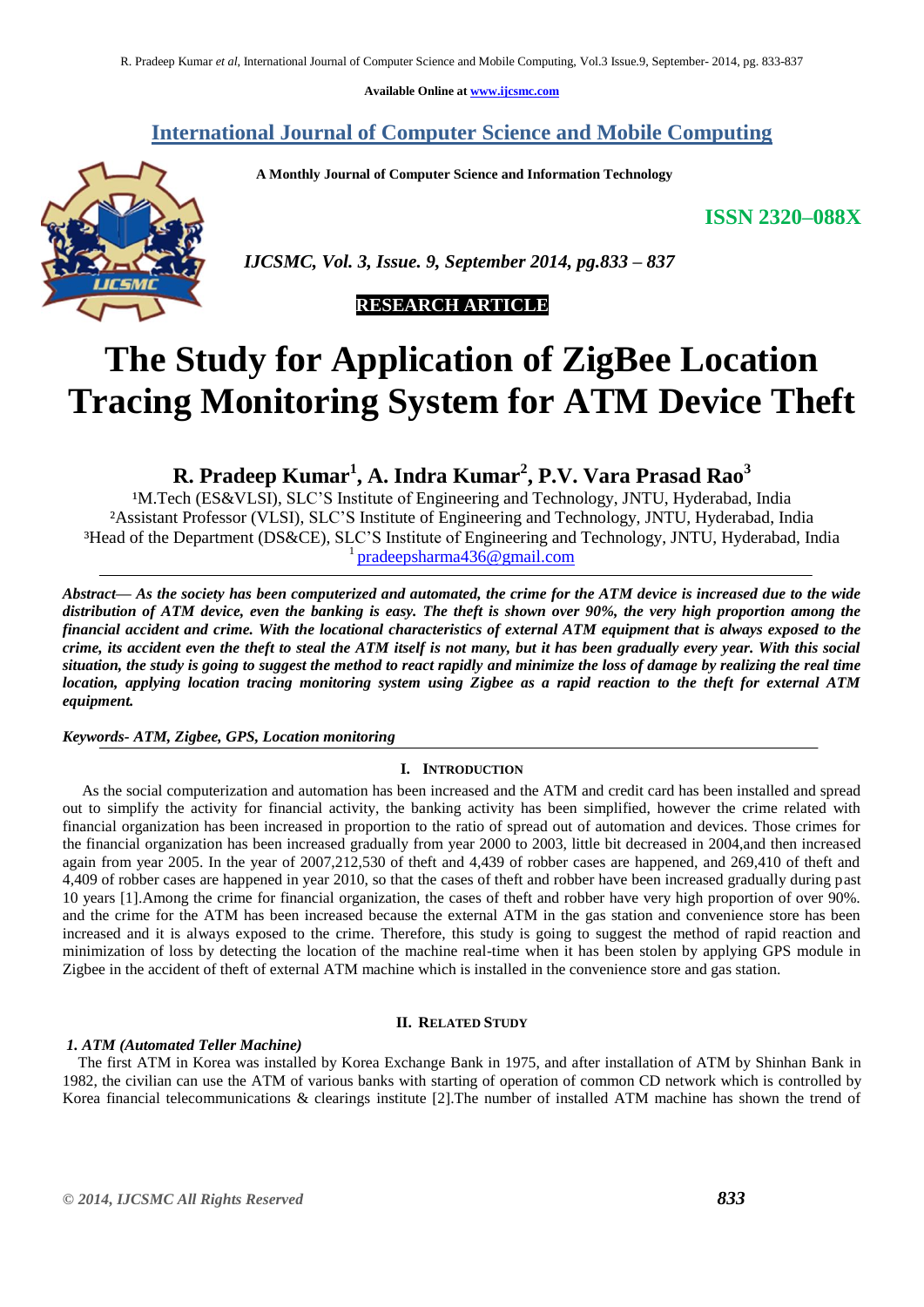increasing continuously with the high increasing ratio in the first half of year 2000s, and gradual increase after the year. Especially external ATM machine has been increased continuously [2]. The external ATM machine is located in the entrance of kiosk booth and sidewall generally. The security system of those external ATM protects the 1st stage with the signal lamp installed in the machined itself, and covers the others with the open and impact detecting sensors. The impact detecting sensor generates and sends the signal to the security center immediately to protect the ATM machine. The control center has a rule if the emergency signal is sent and order to dispatch to the agent, the agent shall be the location within 25 minutes at the latest, however the late dispatch due to the lack of responsibility of agent and lack of number of agent and equipment will not be done of proper and rapid reaction for the ATM theft. Therefore, if the Zigbee with GPS system which is to suggest in this study is installed in the ATM, the advanced security system can be setup with the rapid reaction by monitoring the location of criminals real-time even the theft is happened.

#### *2. ZigBee*

 The ZigBee which is one of the representative wireless sensor network which has low-power, low-cost and convenience to use, is standardized the higher protocol and application based on the PHY/MAC layer by IEEE 802.15.4 subcommittee in 2003. ZigBee can realize the local communication and ubiquitous computing, and can transfer the date with 250kbps within 100m radius range, and connect about 65000 units in single wireless network by utilizing mesh network organization. The key characteristics of ZigBee/IEEE 802.15.4 is low power consumption. The end devices of ZigBee network are able to use 2 to 3 years maximum with installation of a battery and can be use more period under the condition with lower communication frequency [3].



Figure 1. ZigBee Network Organization

#### *3. GPS Technology*

 GPS which is developed by DOD, is the wireless navigation system using satellite. User can calculate the location, velocity and time correctly by provided information of location and velocity from GPS satellite. GPS has been operated since 1993 and legally operated from 1995 and has following characteristics[4]:

- $\Box$ Measuring correct 3D location, height and time.
- $\Box$ Providing 24 hours service worldwide.
- □□Robust to the weather condition and interference.
- $\Box$  Passive and able to be used unlimitedly.
- Using global common coordinate system, WGS(World Geodetic System)-84.

 GPS Node sends the received information for location from satellite to Node 0 with NMEA-0183 type of message. NMEA(National Marine Electronic Association) is defined as electric interface and data protocol for communication between ocean equipment [5], the GPS signal receiver is the standard protocol in transferring data [6].

#### *3.1 GPS Module*

 The GPS module which is applied on the ZigBee node is applied with KBE168 elements. The GPS module has a type that can be attached and detached from Zigbee node with 50 pin connector. When a client wishes to query the cloud for a certain mHealth monitoring program, the *i*-th client and TA run the TokenGen algorithm. The client sends the company index to TA, and then inputs its private query (which is the attribute vector representing the collected health data) and TA inputs the master secret to the algorithm. The client obtains the token corresponding to its query input while TA gets no useful information on the individual query. During the last phase, the client delivers the token for its query to the cloud, which runs the Query phase. The cloud completes the major computationally intensive task for the client's decryption and returns the partially decrypted cipher text to the client. The client then completes the remaining decryption task after receiving the partially decrypted cipher text and obtains its decryption result, which corresponds to the decision from the monitoring program on the clients' input. The cloud obtains no useful information on either the client's private query input or decryption result after running the Query phase. Here,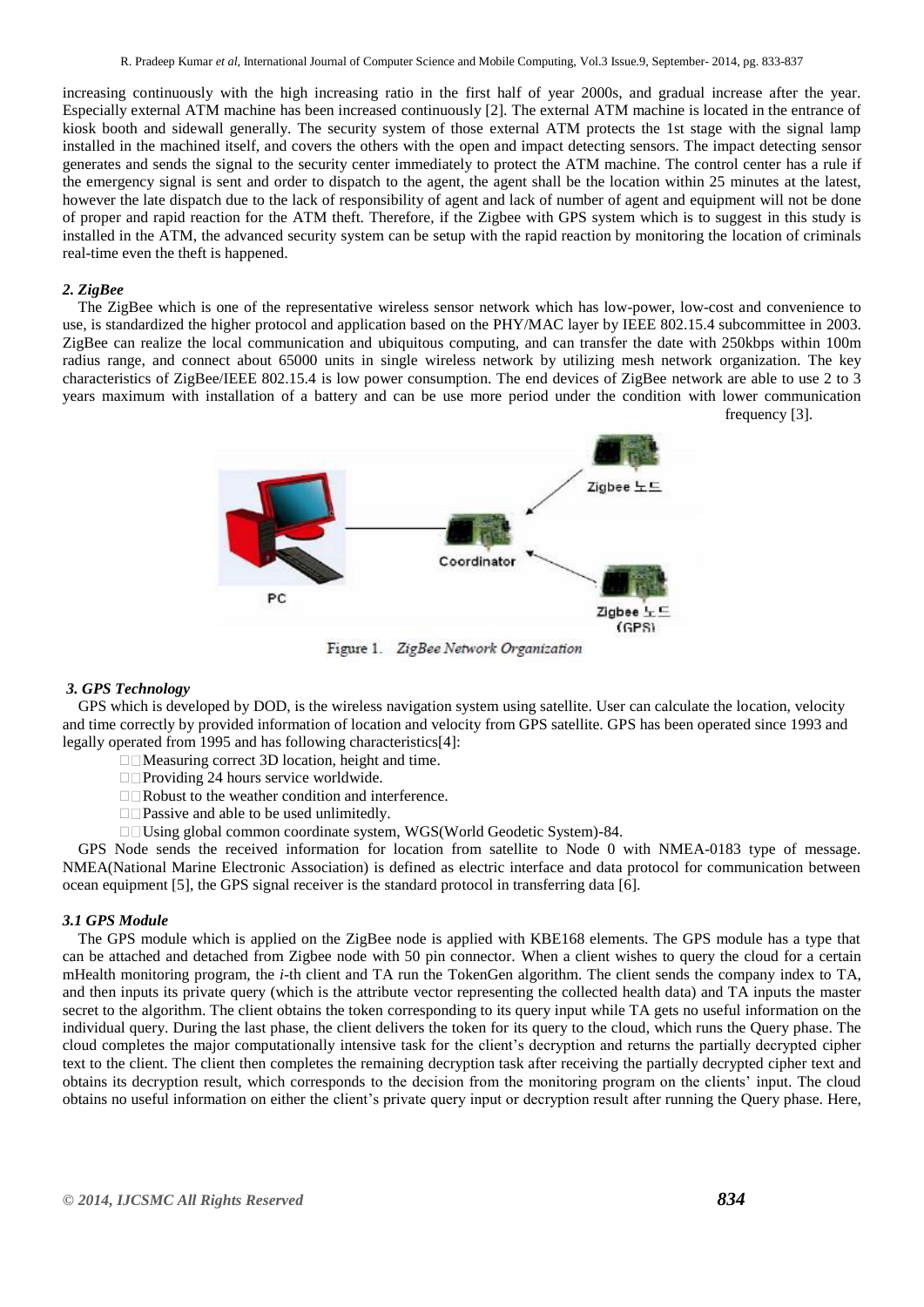we distinguish the query input privacy breach in terms of what can be inferred from the computational or communication information. CAM can prevent the cloud from deducing useful information from the client's query input or output corresponding to the received information from the client. However, the cloud might still be able to deduce side information on the client's private query input by observing the client's access pattern. This issue could be resolved by oblivious RAM technique [29], but this is out of the scope of this paper.

#### **III. PROPOSEDMETHOD**

The most weakness of external ATM device is theft because the device is always exposed to the crime. The operation of location tracing monitoring system by applying ZigBee wireless module which is proposed in this study for the external ATM theft is as follows:

#### *1. Location monitoring system*

#### *1.1 System design*

 The location monitoring system is composed of Node 0(Coordinator), as a master node which is in charge of serial communication with PC and Node 4 (that is, GPS node) which contains GPS module. GPS Node which contains GPS module transfers the location information of itself using wireless network.



Figure 2. Software organization of location monitoring system

#### *1.2 Monitoring Application (Master Node to PC)*

 The monitoring application provides interface through Node 0(Coordinator) which collects sensing information of nodes, and provide user information after analyzing information received from nodes (Fig. 3).



Figure 3. GUI Application Sequence [8]

#### *1.3 Transferring between ZigBee nodes (between nodes)*

 GPS Node transfers sensing data of itself and location data additionally to the PC using serial communication. (Fig. 4) shows the location monitoring system after providing information to the PC by communication between nodes which contain GPS module. If the case is happened by location monitoring, sending information to the police and control center to make order to go to the monitored location more rapidly.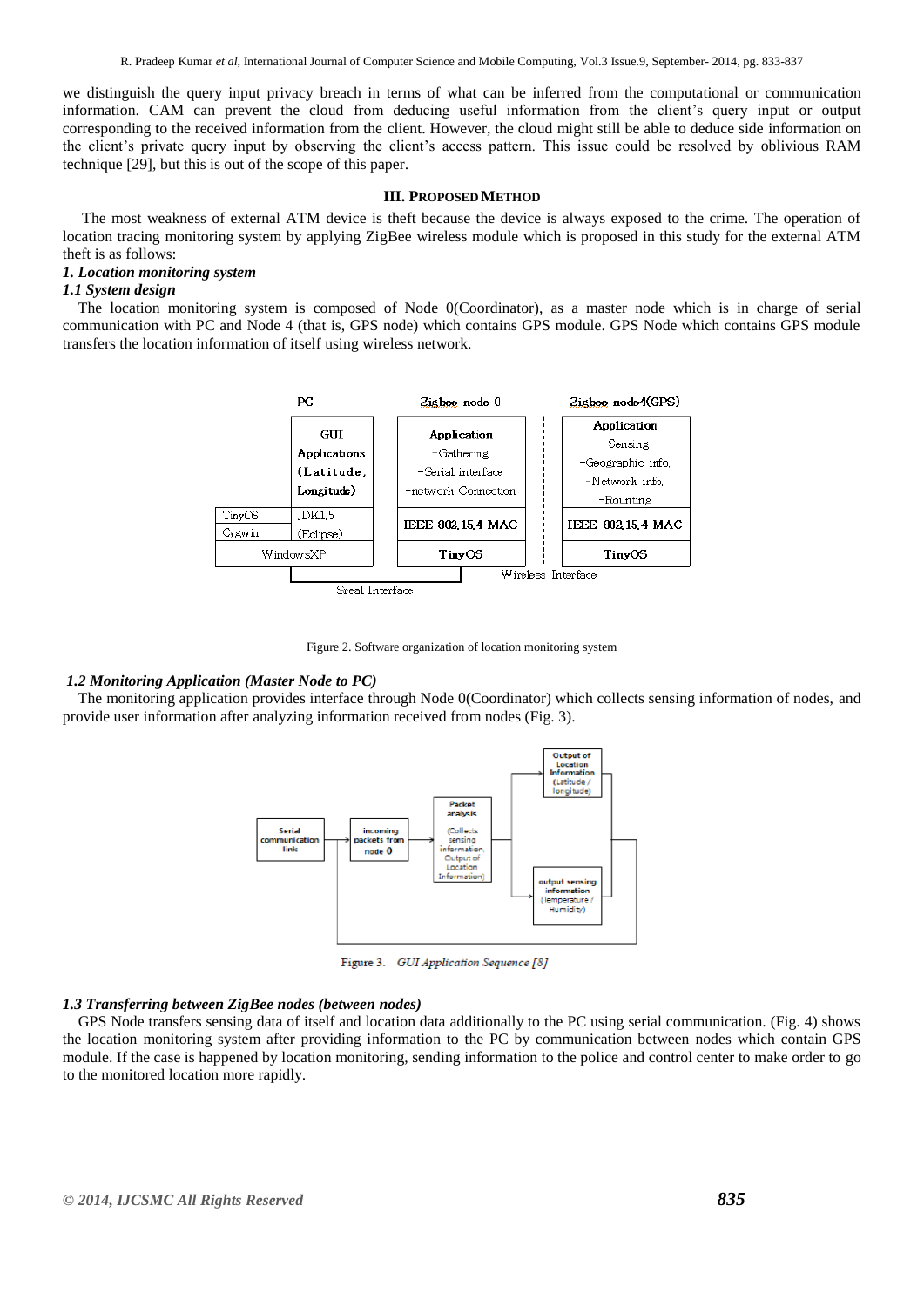R. Pradeep Kumar *et al*, International Journal of Computer Science and Mobile Computing, Vol.3 Issue.9, September- 2014, pg. 833-837



Figure 4. Location Monitoring System Configuration

#### *2. Output of Location Information*

 GPS Node sends location information with type of MNEA-0183 in KBE16, and Location information monitoring system receives in the master road. Once the information is received, the location information of latitude/longitude is calculated and displayed on the map.

#### **IV.EXAMPLE OF ATM DEVICE THEFT AND APPLICATIONS**

 As the external installation of ATM device has been increased, the loosen reaction for the ATM device theft case can make huge damage by the loss of cash and device. To protect that kind of things, we are to suppose the method to minimize the damage with rapid reaction for the ATM theft by applying location monitoring system in installed GPS on ZigBee network.

| Date         | Description                               |
|--------------|-------------------------------------------|
| $17th$ Sept. | ATM device theft of Convenience Changwon- |
| 2006         | si, Gyeongsangnam-do.                     |
| $28th$ Aug.  | ATM device theft of Convenience Siheung,  |
| 2007         | Gyeonggi.                                 |
| $2nd$ Jun.   | ATM device theft of Convenience Yangyang, |
| 2009         | Gangwon-do.                               |
| $7th$ Jul.   | ATM device theft of Convenience Wolseong- |
| 2009         | dong, Dalseo-gu, Daegu                    |

#### **TABLE I SUMMARY OF ATM DEVICE THEFT CASES**

#### *4.1 Application for ATM device theft*

Basically, external ATM device has its signal lamp as a  $1<sup>st</sup>$  security system, opening detection sensor installed on the body, and impact detection sensor to send signal immediately if it senses impact from outside. The impact detection sensor sends abnormal signal to the control center immediately when outside impact is detected. However unfortunately if the ATM device is stolen with the reason of lack of responsibility of the ordered person, lack of personnel and devices. GPS node sends the information data which received from GPS node installed on ATM to the PC which handles monitoring software through master Node (Node 0) and then send signal to the patrolling agent and the police again. As you see the example in the table above, there are cases that theft ATM device thoroughly and taking the same cases afterward, and the thief is caught after destroying the ATM device and use out of all the cash inside of ATM. At this point, if the location tracing monitoring system were applied on that ATM device, the damage could be minimized. In this case, if the location of the stolen ATM device is monitored and informed rapidly to the control center, patrol agent and the police can be moved to the location immediately and react rapidly so that the damage of ATM and cash can be minimized by early caught of the thief.